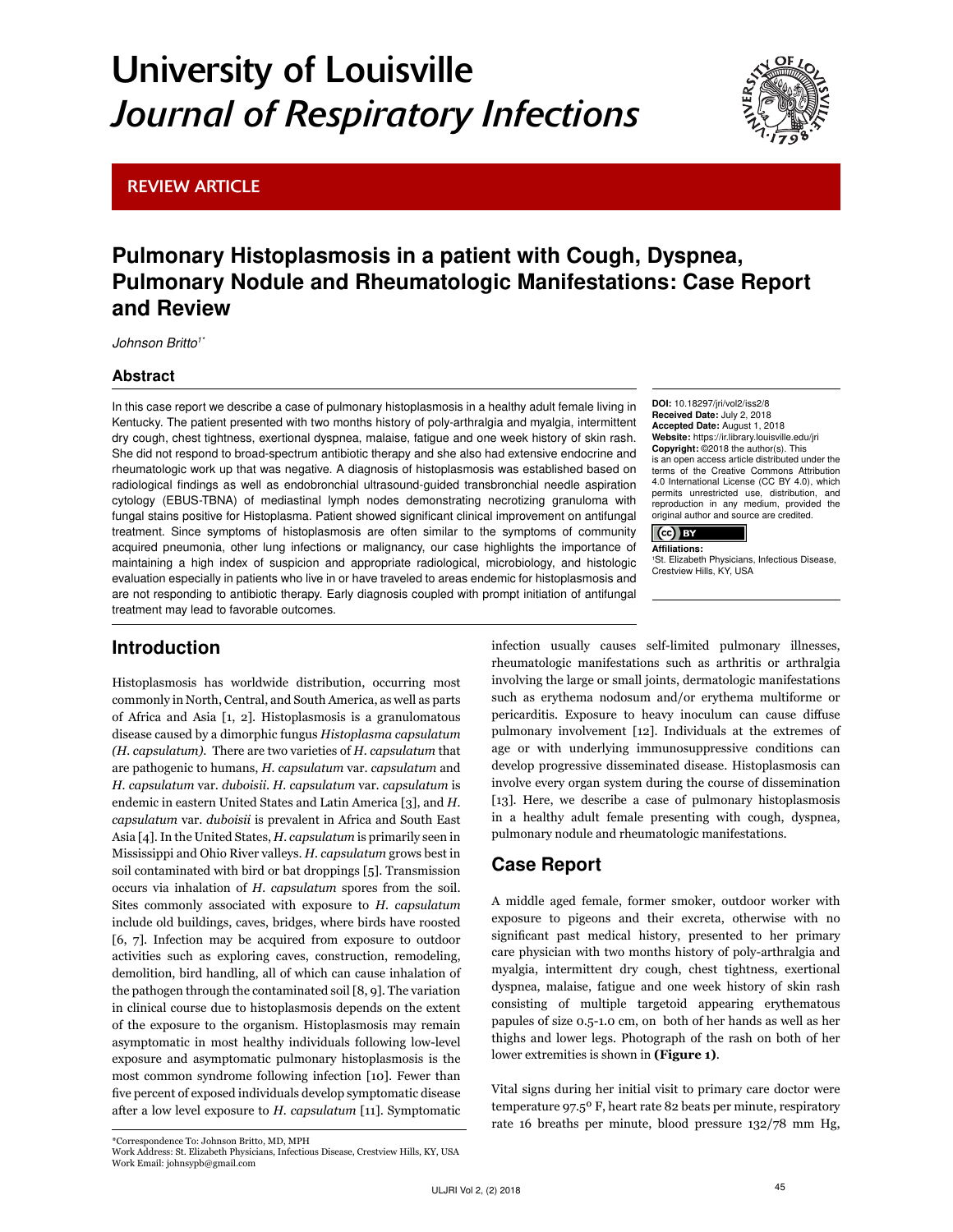and oxygen saturation 98% on room air. On physical exam, she had a skin rash with description as noted above, otherwise she had no respiratory distress, no lymphadenopathy, no joint swelling or tenderness. Examination of the respiratory system, cardiovascular system, abdomen, central nervous system was noted to be unremarkable.



Fig. 1 Skin rash consisting of multiple scattered targetoid appearing erythematous papules of size 0.5-1.0 cm on bilateral lower extremities.

Initial diagnostic laboratory work up showed leucocyte count of 9,100 cells/mm3 (no eosinophilia), hemoglobin 14.3 g/dl, hematocrit 44.3% and platelet count 295,000/mm3. Serum electrolytes, renal function, liver function tests, and lipid screen were normal. Urinalysis was negative for protein or blood. Rapid Streptococcus group A antigen test and Influenza test for A & B antigens were negative. Chest X-ray (CXR) showed new linear opacity best seen on the lateral view in the region of the lingula with differential of fluid or fat within the major fissure versus small infiltrate in the lingula **(Figure 2)**.

High resolution chest computed tomographic (CT) scan was obtained revealing a linear density seen on the initial chest x-ray corresponding to a small amount of fat seen extending into the right major fissure, otherwise no residual infiltrate was noted. In the right lower lobe, posteriorly, there was a nonspecific sub-pleural nodule measuring about 8 mm in size. It was new since the prior chest computed tomographic (CT) scan obtained seven years ago. Remaining lungs were clear with no evidence of interstitial lung disease, ground-glass infiltrate, bronchiectasis, honeycombing or air trapping. Right para-tracheal node was present. No other mediastinal, hilar, or axillary nodes were seen. **(Figure 3)**.

PET/CT skull base to mid-thigh was obtained that showed minimal level of metabolic activity at the site of the right lung pulmonary nodule, and hypermetabolic sub-carinal and right para-tracheal lymph nodes **(Figure 4)**. An infectious process, including possible fungal disease, or malignancy were suspected.





Fig. 2 Initial Chest X-ray (CXR) PA and Lateral showing linear opacity best seen on the lateral view in the region of the lingula with differential of fluid or fat within the major fissure versus small infiltrate in the lingula.



Fig. 3 Chest computed tomographic (CT) scan showing sub-pleural nodule measuring about 8 mm in size in the posterior aspect of right lower lobe.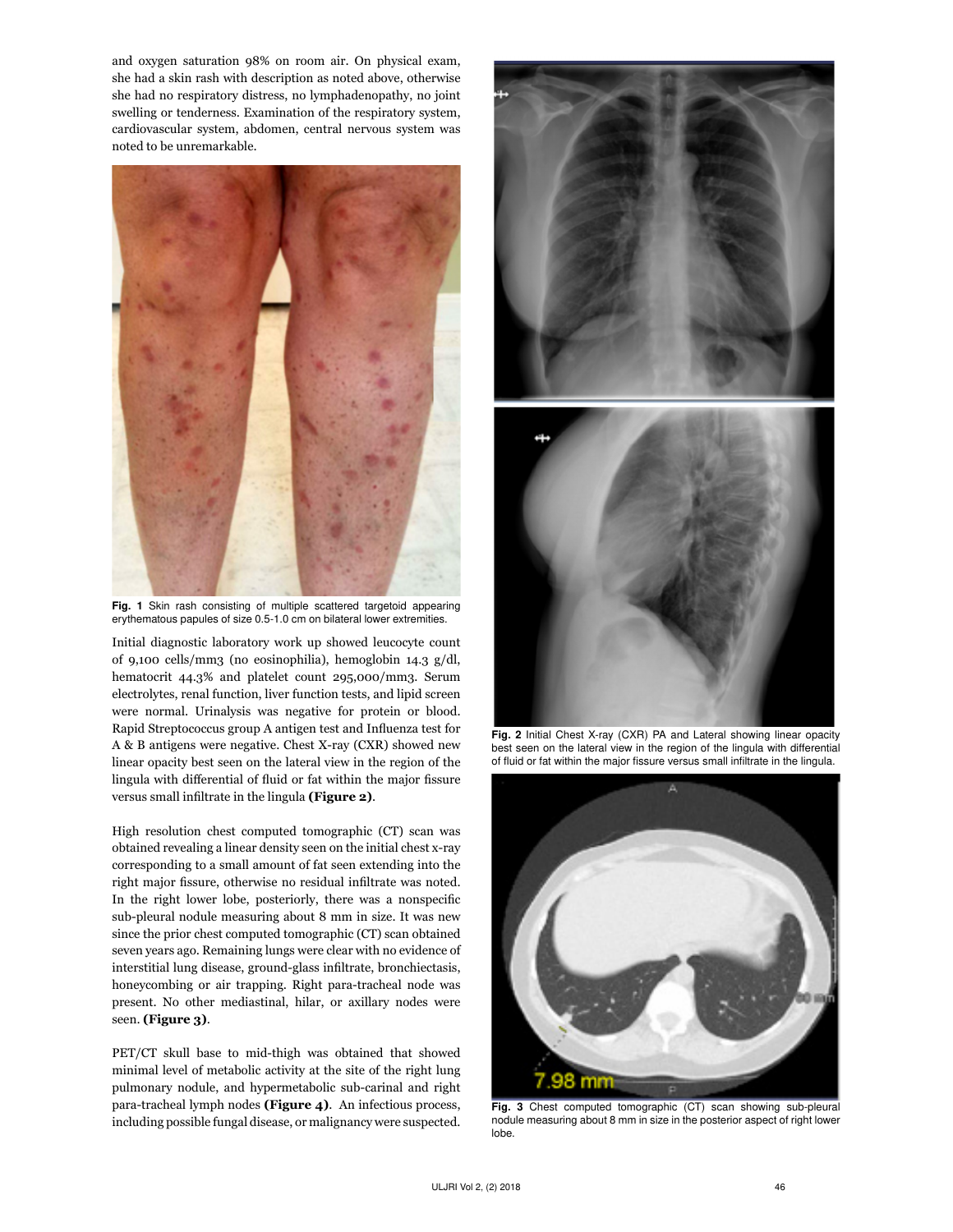

Fig. 4 PET/CT skull base to mid-thigh showing hypermetabolic subcarinal and right para-tracheal lymph nodes.

A referral to dermatology was made and a punch biopsy of the skin rash from her right dorsal thigh was performed. Hematoxylin & Eosin (H &E) stained section of the specimen showed histiocytes in the dermis arranged in rings, and distributed in discrete foci throughout the dermis. Granular and fibrillary mucinous material was present in the foci of a histiocytic aggregation. In addition, there was superficial and deep perivascular lymphocytic infiltrate, with likely diagnosis of granuloma annulare. She was placed on five week course of a low dose oral prednisone taper with some improvement noted in her skin rash and joint symptoms.

During the subsequent weeks, due to non-resolution and persisting nature of her symptoms, she had several follow up visits with her primary care physician. She received several rounds of different oral antibiotics without significant improvement in her symptoms. In an effort to establish a diagnosis, extensive laboratory work up including rheumatologic/autoimmune and endocrine work up was performed which included CPK, aldolase, lactic acid, complement fixation tests, rheumatoid factor, antinuclear antibody, anti-neutrophil cytoplasmic antibody screen (MPO & PR3), SS-A/Ro and SS-B/La, ENA antibodies, Sm/RNP, dsDNA, CCP antibody, anti-glomerular basement membrane antibody, monoclonal protein, thyroid function panel, thyroid peroxidase (TPO), thyroglobulin antibody, parathyroid hormone (PTH intact), Insulin-Like Growth I (IGF-1), adrenocorticotropic hormone (ACTH), serum cortisol, serum ferritin, iron/UIBC/transferrin saturation, vitamin B1, B6, B12 and Vitamin D (25-Hydroxy) levels and ACE level. All of the above laboratory work up was unremarkable. C-reactive protein (CRP) was mildly elevated at  $6.44$  (<5.0 mg/L is considered normal), Erythrocyte Sedimentation Rate (ESR) was normal. Additional laboratory work up including human immunodeficiency virus serology, syphilis screen, acute hepatitis panel, urine Histoplasma antigen, serum (1→3)-β-Dglucan, serum fungal serology by immunodiffusion, fungal blood cultures, serum interferon gamma release assay, were also negative.

A bronchoscopy was performed and it did not reveal any endobronchial lesions. Endobronchial ultrasound (EBUS) scope was introduced and a systematic survey of the mediastinal lymph nodes was conducted. This revealed enlarged lymph nodes in stations 7 and 11R. Endobronchial ultrasound-guided transbronchial needle aspiration (EBUS-TBNA) of mediastinal lymph nodes was performed. The adequacy of the specimens was confirmed with rapid onsite pathology. Following this, endobronchial specimens, endobronchial brushing and bronchoalveolar lavage (BAL) were obtained from right lower lobe, right and left upper lobes.

Biopsy of the mediastinal lymph nodes, bronchial brushing & BAL cytology were negative for malignancy. Stains for acidfast bacilli were negative. Stained section of mediastinal lymph node showed numerous lymphocytes, histiocytes, many multinucleated giant cells, forming necrotizing granuloma. Grocott's Methenamine Silver (GMS) stain also revealed the presence of small uniform black yeast forms of approximately 2 to 4 µm in size **(Figure 5)**. Some of these yeast forms showed narrow-based budding, overall morphology was consistent with Histoplasma. Gram's stain of BAL and biopsy specimens showed rare while blood cells, no organisms. Aerobic, anaerobic, acid fast bacilli and fungal cultures were negative. BAL viral respiratory panel was negative.



Fig. 5 Photomicrograph: Grocott's Methenamine Silver (GMS) stained section of mediastinal lymph node showing necrotizing granuloma containing small uniform black yeast forms of approximately 2 to 4 µm size with narrow based budding consistent with Histoplasma (GMS stain, 60X).

The patient was started on oral itraconazole for twelve weeks. She tolerated the treatment well and successfully completed her 12-week course of itraconazole for histoplasmosis with significant improvement in her symptoms.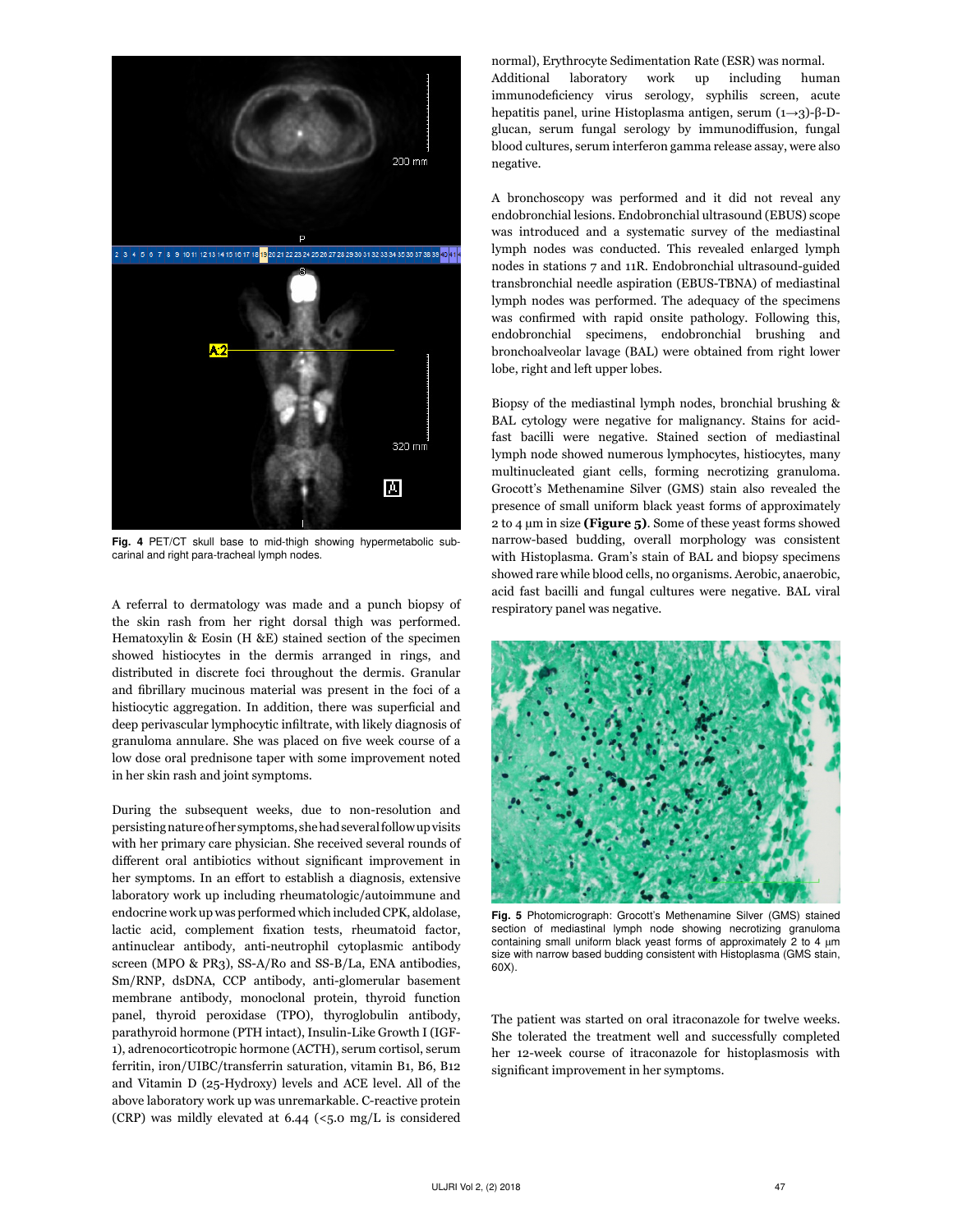# **Discussion**

In this case report, we have described a case of pulmonary histoplasmosis in a healthy adult female living in Kentucky who presented with cough, dyspnea, pulmonary nodule and rheumatologic manifestations. This review focuses on the epidemiological, clinical, diagnostic, and therapeutic aspects of histoplasmosis.

#### **Epidemiology**

Histoplasmosis is a systemic mycotic infection caused by *Histoplasma capsulatum* [14]. It has two distinct pathogenic forms *H. capsulatum* var. *capsulatum* which is endemic in eastern United States and Latin America [3], and *H. capsulatum*  var. *duboisii* which is prevalent in Africa and South East Asia [4]. Histoplasmosis is among the most common endemic mycosis in the United States with the largest burden of disease occurring in mid-western states around the Ohio and upper Mississippi River Valleys [13]. In the United States, an estimated 60% to 90% of people who live in areas surrounding the Ohio and Mississippi River valleys (where Histoplasma is common in the environment) have been exposed to the fungus at some point during their lifetime [15]. State-specific annual incidence rates in the mid-west range from 0 to 4.3 cases/100,000 population [16]. Our case is a good example of pulmonary histoplasmosis in an immunocompetent individual living around the Ohio River Valley which is endemic for Histoplasmosis.

#### **Mycology**

*Histoplasma capsulatum* is a dimorphic fungus. The organism exists in the mold (mycelial) form in the soil and switches to the yeast form at normal human body temperatures. It finds a natural habitat in soil with high nitrogen content such as areas contaminated by bird or bat excrements. Birds do not transmit the disease; however, bird excretions contaminate the soil, thereby enriching the growth medium for the mycelium. Contaminated soil can be potentially infective for years [17].

#### **Pathogenesis**

During outdoor activities, *H. capsulatum* enters the human host by inhalation of fungal conidia or mycelia fragment. Once inhaled these fungal elements convert to the yeast form and replicate within the macrophages, and then spread to the regional lymph nodes, and throughout the reticuloendothelial system via parasitized macrophages [18]. Macrophages initially are able to ingest but not kill the fungi [19, 20]. The infected macrophages induce inflammatory response and recruit more macrophages, lymphocytes and plasma cells to destroy the organism and arrest infection. These coalesce together to form granulomas consisting of giant cells with central caseous necrosis, which further undergoes fibrosis and calcification [21]. Even with the development of cell-mediated immunity, patients can have remaining foci of viable *H. capsulatum* in various organs, similar to tuberculosis. These organisms are held in check by the immune response but are not completely killed, and thus, reactivation of infection years later is possible [13].

#### **Clinical Manifestations**

Clinical findings of histoplasmosis are varied, and the disease should be considered in the following clinical presentations, particularly in the appropriate epidemiologic setting:

Pneumonia with mediastinal or hilar lymphadenopathy, mediastinal or hilar masses suggestive of malignancy or tuberculosis, pulmonary nodule suggestive of malignancy, cavitary lung disease suggestive of tuberculosis, pericarditis with mediastinal lymphadenopathy, pulmonary manifestations with arthritis or arthralgia plus erythema nodosum, and suspected sarcoidosis [22].

In most healthy individuals, the most common outcome after low-level exposure is asymptomatic pulmonary histoplasmosis [10]. Asymptomatic cases are usually identified based upon incidental chest imaging findings such as abnormal radiographs or computed tomographic (CT) scans showing enlarged mediastinal or hilar lymphadenopathy or pulmonary nodules. Less than five percent of exposed individuals develop symptomatic disease after a low-level exposure to *H. capsulatum*  [11]. Symptomatic pulmonary histoplasmosis, as noted in our case report, presents as a subacute pulmonary infection weeks to months following exposure. Symptoms are usually mild, and may be accompanied by rheumatologic and/or dermatologic manifestations or pericarditis in approximately 5% of patients [13]. Myalgia and arthralgia are common symptoms during acute infection and appear to be more common in women [23]. The arthritis is poly-articular and usually symmetric and involves large or small joints [23]. Joint symptoms usually resolve spontaneously over several weeks and respond to nonsteroidal anti-inflammatory agents. About fifty percent of the patients with joint symptoms develop skin lesions. Erythema nodosum and erythema multiforme are the most common skin manifestations [24, 25]. They occur most frequently in women and are thought to be associated with a hypersensitivity response to the antigens of *H. capsulatum* [24-26]. Our patient presented with cough, dyspnea and pulmonary nodule accompanied with rheumatologic manifestations. Patients who live in endemic area and present with above clinical features, histoplasmosis should be strongly considered in the differential diagnosis, and appropriate diagnostic work up should be performed.

Patients who inhale a large inoculum can develop a severe and potentially fatal acute diffuse pulmonary infection [10, 27-30]. The onset of illness is abrupt, symptomatic infection can occur within a week or two [31-33], presenting with fever, chills, malaise, dyspnea, cough, and chest pain. Chest radiographs show diffuse reticulo-nodular or miliary pulmonary infiltrates. Disease can progress to respiratory failure or progressive extrapulmonary dissemination [28, 34-35]. Acute respiratory distress syndrome can occur within a few days [28-29].

Mediastinal granuloma or granulomatous mediastinitis is a rare complication of pulmonary histoplasmosis. Mediastinal lymphadenopathy is common in acute histoplasmosis. However, instead of enlargement of a few nodes that eventually recede and ultimately calcify as the host handles the infection, mediastinal granuloma is characterized by enlarging, encapsulated, caseous mediastinal lymph nodes which can remain enlarged for months to even years. Yeast forms of *H. capsulatum* can sometimes be seen in the midst of necrotic material that is obtained by needle aspiration or tissue biopsy [13].

Many patients are asymptomatic, and the nodes are discovered on a chest radiograph or computed tomographic (CT) scan of the chest. Radiographs show enlarged hilar, sub-carinal, or para-tracheal lymph nodes. However, others may experience variety of symptoms including chest pain, cough, hemoptysis, and dyspnea due to encroachment of this mass of nodes around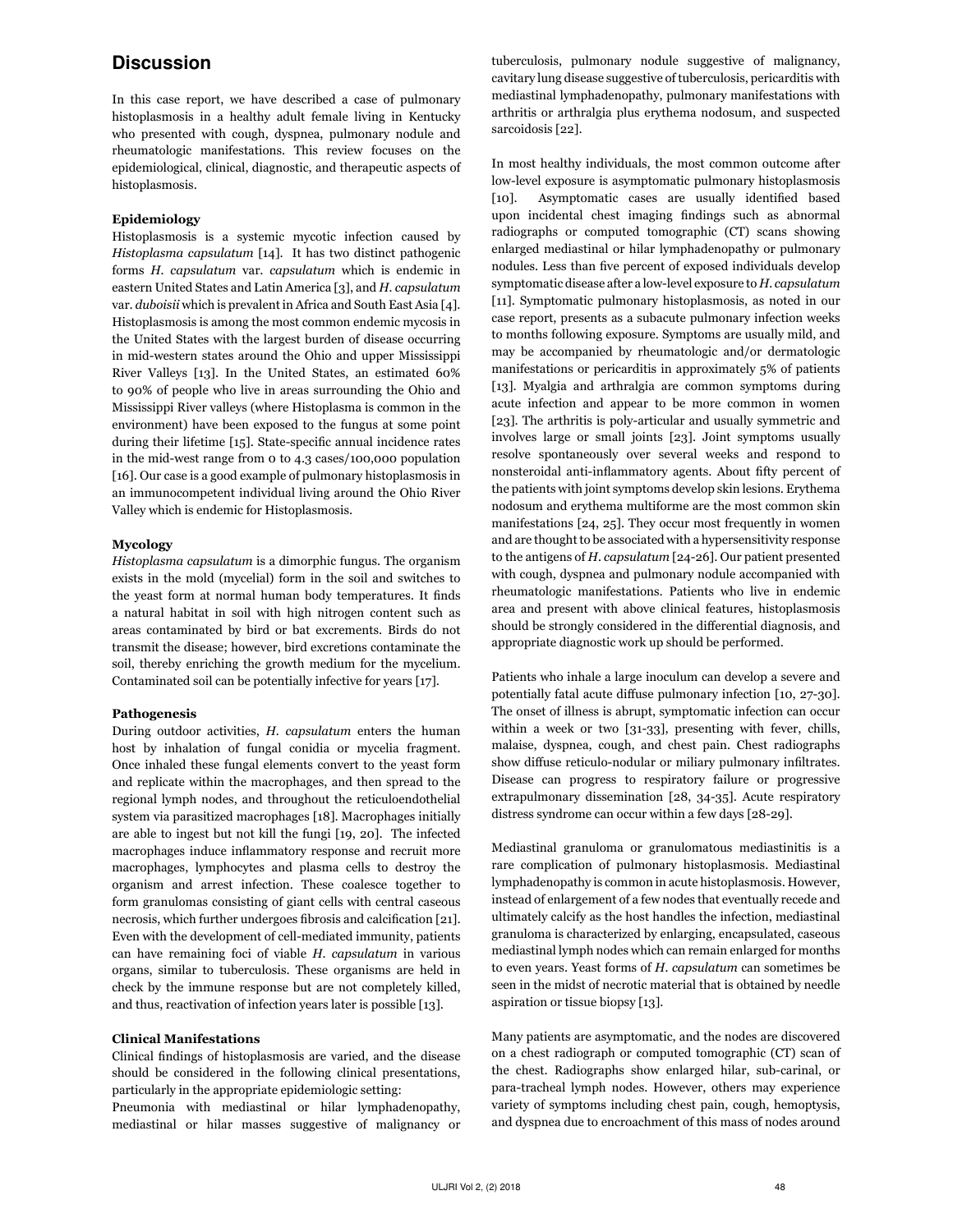mediastinal structures such as esophagus, pulmonary vessels and superior vena cava [10, 36-39]. Rarely, the nodes may drain spontaneously into the adjacent soft tissues of neck or airways causing broncho-esophageal or trachea-esophageal fistula or even the pericardium [10, 37, 40-41]. Chest imaging findings in our patient showed mediastinal lymphadenopathy but no characteristic findings of granulomatous mediastinitis mentioned above were noted.

The development of disease associated with the initial dissemination of *H. capsulatum* is dependent on the host. Patients who are immunosuppressed and are unable to develop effective cell-mediated immunity against the organism are likely to manifest symptomatic disease during the period of acute dissemination. Progressive, clinically evident dissemination occurs primarily in patients with underlying immunosuppressive disorders. This includes patients with AIDS, hematologic malignancies, organ transplant recipients, or those who are on medications such as corticosteroids [8, 42-46].

#### **Differential Diagnosis**

Differential diagnosis of acute pulmonary histoplasmosis includes acute pulmonary blastomycosis, coccidioidomycosis, and atypical community-acquired pneumonias, such as those due to Mycoplasma, Legionella, and Chlamydia. Our patient's initial clinical presentation was thought to be due to bacterial community acquired pneumonia, however our patient failed to respond to multiple courses of different oral antibiotic therapy. Hilar or mediastinal lymphadenopathy is common with histoplasmosis and can be seen with blastomycosis but would be extremely uncommon with community-acquired pneumonia caused by Mycoplasma, Legionella and Chlamydia. Other possibilities include conditions in which parasitized macrophages are seen, such as leishmaniasis and *Penicillium marneffei* infections [47]. The parasites in leishmaniasis lack the clear halo seen in *H. capsulatum* and tend to aggregate at the periphery of the macrophage (marquee sign). Leishmania donovani (LD) bodies can be distinguished by a nucleus and bar-shaped kinetoplast within each amastigote and it is negative for Periodic acid–Schiff (PAS) stain [47]. The *Penicillium marneffei* yeast forms replicate by binary division and have a septate appearance, whereas *H. capsulatum* divides by narrowbased budding [47]. In the case of histoplasmosis, as noted in our case report, numerous small 2–4 µm in diameter yeast-like microorganisms may be seen within macrophage, multinucleate giant cells, or within fibrous tissue [48]. Patients who have hilar lymphadenopathy, arthralgia, and erythema nodosum can be mistakenly given the diagnosis of sarcoidosis [49, 50]. Also, the early clinical manifestations of disseminated histoplasmosis are nonspecific, often leading to diagnostic difficulty and misdiagnosis as tuberculosis, lymphoma or metastatic malignancy [51]. Thus, in the appropriate epidemiologic setting, testing for histoplasmosis should be included for patients who are under evaluation for these aforementioned conditions.

#### **Diagnosis**

Health care providers must be aware of the clinical syndromes and a careful history of possible exposure to *H. capsulatum*, epidemiologic clues, namely activities of daily living, travel and occupations that expose the patient to sites contaminated with bat or bird droppings are crucial to arriving at the correct diagnosis. Also, clinicians must be familiar with the uses and limitations of the diagnostic tests for fungal diseases.

The clinical picture, chest radiographic findings and histopathology using stains for fungi, cultures, antigen detection, and serologic tests for Histoplasma-specific antibodies can all help make the diagnosis of pulmonary histoplasmosis [52].

Detection of polysaccharide antigen by enzyme immunoassay (EIA) in either the urine, blood, or bronchoalveolar lavage fluid is useful in clinically ill patients in need of a quick diagnosis. Most studies have been performed using a commercial test that is currently available in the United States. In these studies, an *H. capsulatum* galactomannan can be detected in 60 to 83 percent of patients with acute pulmonary histoplasmosis [52, 53]. The highest sensitivity is obtained by testing both urine and serum [54]. Our patient had a negative urine Histoplasma antigen test.

False-positive reactions for Histoplasma antigen in urine are common among patients who have other endemic mycoses such as blastomycosis, penicilliosis, and paracoccidioidomycosis. In one study, 8 of 9 patients with paracoccidioidomycosis, 12 of 19 with blastomycosis, and 17 of 18 with penicilliosis had urine antigen tests that were positive for Histoplasma antigen [55]. In North America, there is little concern about this lack of specificity, except for those patients who have blastomycosis, because only the areas of endemicity of histoplasmosis and blastomycosis overlap [56].

Although not an antigen test, detection of  $(1\rightarrow 3)$ -β-D-glucan (BG) in serum has been shown to be a useful adjunct for diagnosis of invasive fungal infections, especially candidiasis, aspergillosis, pneumocystosis, and histoplasmosis [57-59]. The sensitivity of the test was 87% in histoplasmosis cases and it had a specificity of 68% with controls. Histoplasmosis should be considered as a possible cause for a positive BG test, but such results may be found with many other conditions that are clinically similar to this fungal disease [60]. Our patient had a negative BG test.

Serologic tests for antibodies provide the basis for diagnosis in patients with mild infections, but require at least a month to appear after the initial exposure. Also, serologic testing may not be reliable in patients without a compatible clinical picture or epidemiologic risk factors. The standard assays are the complement fixation (CF) test that uses two separate antigens, yeast and mycelial (or histoplasmin), and the immunodiffusion (ID) assay. Less than 1 percent of residents in endemic areas are seropositive by the immunodiffusion test and less than five percent have positive complement fixation assays [61]. Diagnosis is based on a fourfold rise in CF antibody titer; a single titer of 1:32 is suggestive but not diagnostic. CF antibodies persist for years after infection; thus, the presence of a single low CF titer means little other than that the patient was exposed to *H. capsulatum* at some time [13]. The CF test appears to be less specific than the ID assay; False-positive CF tests occur in patients with lymphoma, tuberculosis, sarcoidosis, and other fungal infections, all of which may present as a mediastinal mass [13, 62-63]. Tissue biopsy is always required in these instances. Antibody assays may be falsely negative in immunosuppressed patients. Antibodies can remain positive for several years and thus may not indicate disease activity [61]. For those patients who have mediastinal lymphadenopathy, antibody assays may or may not be positive and cannot be relied upon to make a definitive diagnosis. Our patient had a negative serum Histoplasma antibody by immunodiffusion test.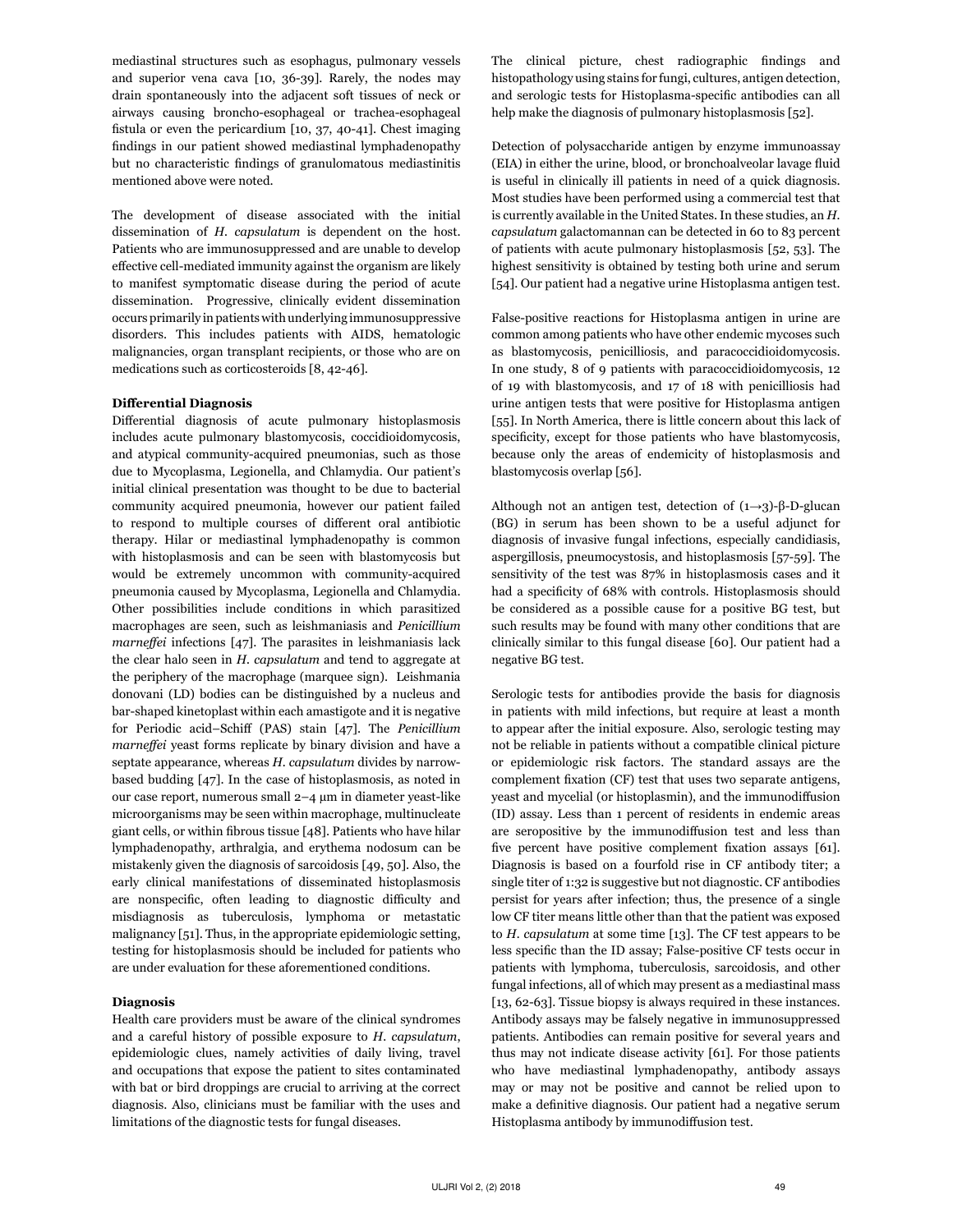The role of polymerase chain reaction (PCR) for diagnosis of histoplasmosis is uncertain. Several laboratories are working on developing PCR assays that might help with a more rapid identification of *H. capsulatum* [64-66]. In one study, PCR was less sensitive and was positive in only 8% of urine specimens from patients with histoplasmosis [67]. In another study, PCR was negative in one third of tissues in which yeast was seen by histopathology [68]. Currently there are no validated, and commercially available PCR methods for diagnosis of histoplasmosis.

Fungal cultures can be sent from infective material such as blood, bone marrow or sputum, and they should be observed for 6–8 weeks before they may be considered negative. They are useful in patients with chronic pulmonary histoplasmosis and submission of multiple sputum or bronchoalveolar lavage cultures produces a positive yield in the majority of cases [69]. The sensitivity of respiratory cultures is much lower in localized disease or acute disease [70]. Samples of tissue or body fluids sent to the laboratory for culture are plated onto Sabouraud's dextrose agar (SDA) and incubated at 25°C to allow for growth of the mycelial phase of *H. capsulatum*. After several weeks, and sometimes as long as 6 weeks, growth of a white to light tan mold occurs. Two types of conidia are produced on the hyphae. The macroconidia, or tuberculate conidia, are 8 to 15 m in diameter and have distinctive projections on their surface; the microconidia are small (2 to 4 m) and smooth walled. Identification of the tuberculate macroconidia allows a presumptive diagnosis of histoplasmosis. A definitive test to verify that the mold is *H. capsulatum* should always be performed. There is a commercially available chemiluminescent DNA probe which can be used for definitive identification of *H. capsulatum* [71].

Morphologic findings in biopsy specimens include granulomas, lymphohistiocytic aggregates, and diffuse mononuclear cell infiltrates. Histopathologic examination of lung or mediastinal lymph node tissue using special stains may show yeastphase organisms of Histoplasma, measuring 2 to 4 micron in diameter, with narrow based budding (as noted in Figure 5 of our case report). Cultures are usually negative. Other organisms can mimic the appearance of *H. capsulatum* in tissues such as *Candida glabrata, Cryptococcus neoformans, Pneumocystis jirovecii* and *Leishmania*, but radiological and clinical picture will generally separate histoplasmosis from the others [13].

#### **Treatment**

Most infections caused by *H. capsulatum* are self-limited and require no therapy. However, patients who are exposed to a large inoculum of Histoplasma and those who are immunocompromised usually require antifungal therapy [22]

Amphotericin B, Itraconazole, voriconazole, posaconazole, isavuconazole and fluconazole, all have in vitro activity against *H. capsulatum*. Itraconazole is generally preferred for mild to moderate histoplasmosis, and amphotericin B has a role in the treatment of moderately severe and severe infections [72].

The Infectious Diseases Society of America (IDSA) has published clinical practice guidelines that are based upon open-label studies, case reports, and expert opinion [72]. According to a 2007 update by the Infectious Disease Society of America clinical practice guidelines for the management of histoplasmosis, no treatment is recommended for patients with asymptomatic mediastinal granuloma as self-resolution may occur. The recommendation for symptomatic patients is medical management alone with 6–12 weeks of oral itraconazole [72].

For moderately severe to severe acute pulmonary histoplasmosis, lipid formulation of amphotericin B (3.0–5.0 mg/kg daily intravenously for 1–2 weeks) followed by oral itraconazole (200 mg 3 times daily for 3 days and then 200 mg twice daily, for a total of 12 weeks) is recommended [72].

For mild-to-moderate acute pulmonary histoplasmosis, treatment is usually unnecessary. Oral itraconazole (200 mg 3 times daily for 3 days and then 200 mg once or twice daily for 6–12 weeks) is recommended for patients who continue to have symptoms for >1 month [72].

Treatment for asymptomatic pulmonary nodules (histoplasmomas) or mediastinal adenopathy is usually not indicated [51]. In the presence of persistent symptoms, accompanied by positive antigen tests, CF titers of 1:32 or higher, histopathology showing yeast resembling *H. capsulatum* or positive cultures, oral itraconazole treatment may be appropriate if no symptomatic improvement occurs after 1 month of observation [12]. Our patient had persisting symptoms for 2 months and histopathology of mediastinal lymph node showed necrotizing granuloma and Grocott's Methenamine Silver (GMS) stain also revealed the presence of yeast forms with narrow-based budding consistent with Histoplasma. She was treated with oral itraconazole for 12 weeks with significant improvement in her symptoms.

Arthritis or arthralgia with erythema nodosum occurs in 5%– 10% of cases as a systemic inflammatory response to acute pulmonary histoplasmosis [24, 27]. These manifestations do not represent infection, and they respond to nonsteroidal antiinflammatory agents without antifungal therapy. In some cases, the manifestations are moderately severe, requiring treatment with corticosteroids [27]. If corticosteroids are used, concurrent itraconazole treatment is recommended to reduce the risk of progressive infection.

#### **Prevention**

There is no vaccine against histoplasmosis. In areas where the fungus is common, it may not be possible to prevent infection. Pets, particularly cats & dogs, can get histoplasmosis, but it is not contagious between animals and people [73]. Birds don't appear to be able to get histoplasmosis. It may be difficult to avoid inhaling the spores of Histoplasma in the areas where it is endemic. Avoiding areas with bird and bat droppings may provide some protection. Wearing a respirator face mask can provide protection for workers in contaminated areas.

## Conclusion

In conclusion, we report a case of pulmonary histoplasmosis in a patient presenting with cough, dyspnea, pulmonary nodule and rheumatologic manifestations. Our case highlights the fact that histoplasmosis can present with variable manifestations in immunocompetent individuals living in endemic region for histoplasmosis. Our patient presented with nonspecific symptoms with a vast differential diagnosis prompting a thorough work up and eventually leading to endobronchial ultrasound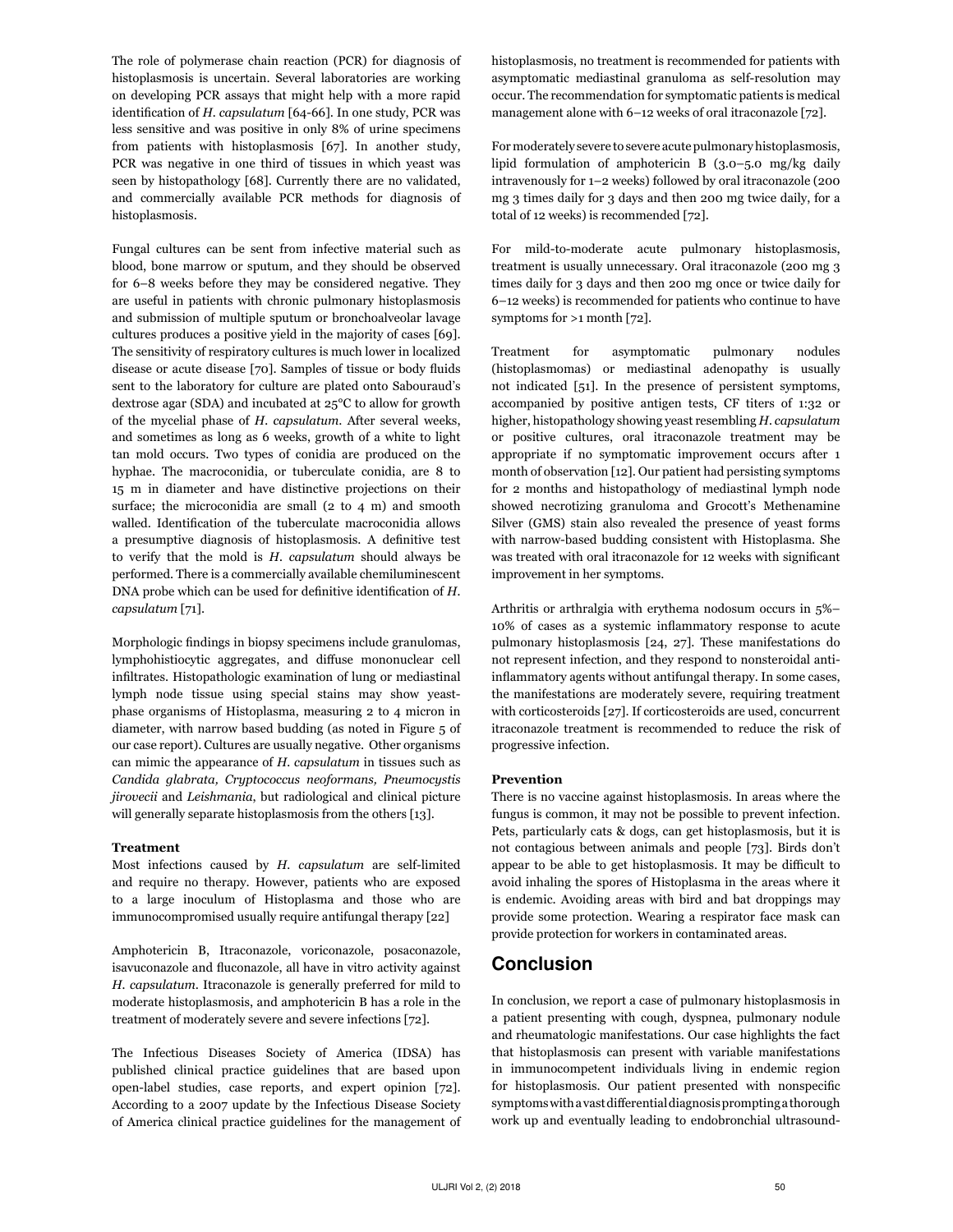guided transbronchial needle aspiration cytology (EBUS-TBNA) of mediastinal lymph nodes demonstrating necrotizing granuloma with fungal stains positive for Histoplasma. Patient was treated with antifungal therapy and showed significant clinical improvement. This fungal disease accounts for a good number of cases of nonspecific flulike illness especially in endemic areas, but its inconsistent clinical manifestations often hinder a straightforward diagnosis. Thus, a high degree of suspicion and epidemiological reasoning on the part of the health care providers is required to consider histoplasmosis in differential diagnosis. In this context, our case report illustrates the following points: 1) cough, dyspnea and pulmonary nodule (accompanied with rheumatologic and/or skin manifestations) in patients especially living in the endemic areas should always alert the clinician of the possibility of histoplasmosis. 2) Starting oral antifungal therapy (Itraconazole) may lead to favorable outcomes in patients presenting with pulmonary nodule and/ or mediastinal lymphadenopathy with persisting symptoms for more than one month and histopathology showing yeast resembling *H. capsulatum*.

#### **Funding Source:** No financial support

**Conflict of Interest:** All authors declared no conflict of interest in relation to the main objective of this work.

## **References**

- 1. Bahr NC, Antinori S, Wheat LJ, Sarosi GA. Histoplasmosis infections worldwide: thinking outside of the Ohio River valley. *Curr Trop Med Rep.* 2015;2(2):70-80. doi:10.1007/ s40475-015-0044-0
- 2. Colombo AL, Tobón A, Restrepo A, Queiroz-Telles F, Nucci M. Epidemiology of endemic systemic fungal infections in Latin America. *Med Mycol.* 2011;49(8):785-798.
- 3. Anstead GM, Patterson TF. Endemic mycoses. In: Anaissie EJ, McGinnis MR, Pfaller MA, eds. *Clinical Mycology.*  2nd ed. Philadelphia, PA: Churchill Livingstone Elsevier; 2009:355-373. doi:10.1016/B978-1-4160-5680-5.00015-3
- 4. Kauffman CA. Histoplasmosis. In: Dismukes WE, Pappas PG, Sobel JD, eds. *Clinical Mycology.* Oxford, UK: Oxford University Press; 2003:285-298.
- 5. Murray JF, Mills J. Pulmonary infectious complications of human immunodeficiency virus infection. Part II. *Am Rev Respir Dis.* 1990;141(6):1582-1598. doi:10.1164/ ajrccm/141.6.1582
- 6. Cano MV, Hajjeh RA. The epidemiology of histoplasmosis: a review. *Semin Respir Infect.* 2001;16(2):109-118. doi:10.1053/srin.2001.24241
- 7. Jones TF, Swinger GL, Craig AS, McNeil MM, Kaufman L, Schaffner W. Acute pulmonary histoplasmosis in bridge workers: a persistent problem. *Am J Med.* 1999;106(4):480- 482. doi:10.1016/S0002-9343(99)00044-3
- 8. Wheat LJ, Connolly-Stringfield PA, Baker RL, et al. Disseminated histoplasmosis in the acquired immune deficiency syndrome: clinical findings, diagnosis and treatment, and review of the literature. *Medicine (Baltimore).* 1990;69(6):361-374. doi:10.1097/00005792- 199011000-00004
- 9. Hajjeh RA. Disseminated histoplasmosis in persons infected with human immunodeficiency virus. *Clin Infect Dis.* 1995;21(suppl 1):S108-S110. doi:10.1093/clinids/21.

Supplement\_1.S108

- 10. Goodwin RA, Loyd JE, Des Prez RM. Histoplasmosis in normal hosts. *Medicine (Baltimore).* 1981;60(4):231-266. doi:10.1097/00005792-198107000-00001
- 11. Wheat LJ. Diagnosis and management of histoplasmosis. *Eur J Clin Microbiol Infect Dis.* 1989;8(5):480-490. doi:10.1007/BF01964063
- 12. Hage CA, Wheat LJ, Loyd J, Allen SD, Blue D, Knox KS. Pulmonary histoplasmosis. *Semin Respir Crit Care Med.*  2008;29(2):151-165. doi:10.1055/s-2008-1063854
- 13. Kauffman CA. Histoplasmosis: a clinical and laboratory update. *Clin Microbiol Rev.* 2007;20(1):115-132. doi:10.1128/CMR.00027-06
- 14. Mignogna MD, Fedele S, Lo Russo L, Ruoppo E, Lo Muzio L. A case of oral localized histoplasmosis in an immunocompetent patient. *Eur J Clin Microbiol Infect Dis.* 2001;20(10):753-755. doi:10.1007/s100960100592
- 15. Manos NE, Ferebee SH, Kerschbaum WF. Geographic variation in the prevalence of histoplasmin sensitivity. *Dis Chest.* 1956;29(6):649-668. doi:10.1378/chest.29.6.649
- 16. Armstrong PA, Jackson BR, Haselow D, et al. Multistate Epidemiology of Histoplasmosis, United States, 2011- 2014. *Emerg Infect Dis.* 2018;24(3):425-431. doi:10.3201/ eid2403.171258
- 17. Chang RC, Susanto I. Histoplasmosis. e-medicine J. available from http://www.emedicine.com/med/ topic1021. 2007
- 18. Goodwin RA Jr, Shapiro JL, Thurman GH, Thurman SS, Des Prez RM. Disseminated histoplasmosis: clinical and pathologic correlations. *Medicine (Baltimore).*  1980;59(1):1-33. doi:10.1097/00005792-198001000- 00001
- 19. Horwath MC, Fecher RA, Deepe GS Jr. Histoplasma capsulatum, lung infection and immunity. *Future Microbiol.* 2015;10(6):967-975. doi:10.2217/fmb.15.25
- 20. Garfoot AL, Zemska O, Rappleye CA. Histoplasma capsulatum depends on de novo vitamin biosynthesis for intraphagosomal proliferation. *Infect Immun.*  2014;82(1):393-404. doi:10.1128/IAI.00824-13
- 21. Sareen R, Kapil, M, Gupta GN, Govil A. Disseminated histoplasmosis in an immunocompetent individual presenting as oropharyngeal mass. *Int J Oral Health Sci.*  2017;7(1):48-52. doi:10.4103/ijohs.ijohs\_6\_17
- 22. https://www.uptodate.com/contents/diagnosis-andtreatment-of-pulmonary-histoplasmosis
- 23. Rosenthal J, Brandt KD, Wheat LJ, Slama TG. Rheumatologic manifestations of histoplasmosis in the recent Indianapolis epidemic. *Arthritis Rheum.*  1983;26(9):1065-1070. doi:10.1002/art.1780260902
- 24. Ozols II, Wheat LJ. Erythema nodosum in an epidemic of histoplasmosis in Indianapolis. *Arch Dermatol.* 1981;117(11):709-712. doi:10.1001/ archderm.1981.01650110031014
- 25. Sellers TF Jr, Price WN Jr, Newberry WM Jr. An epidemic of erythema multiforme and erythema nodosum caused by histoplasmosis. *Ann Intern Med.* 1965;62(6):1244-1262. doi:10.7326/0003-4819-62-6-1244
- 26. Medeiros AA, Marty SD, Tosh FE, Chin TDY. Erythema nodosum and erythema multiforme as clinical manifestations of histoplasmosis in a community outbreak. *N Engl J Med.* 1966;274(8):415-420. doi:10.1056/ NEJM196602242740801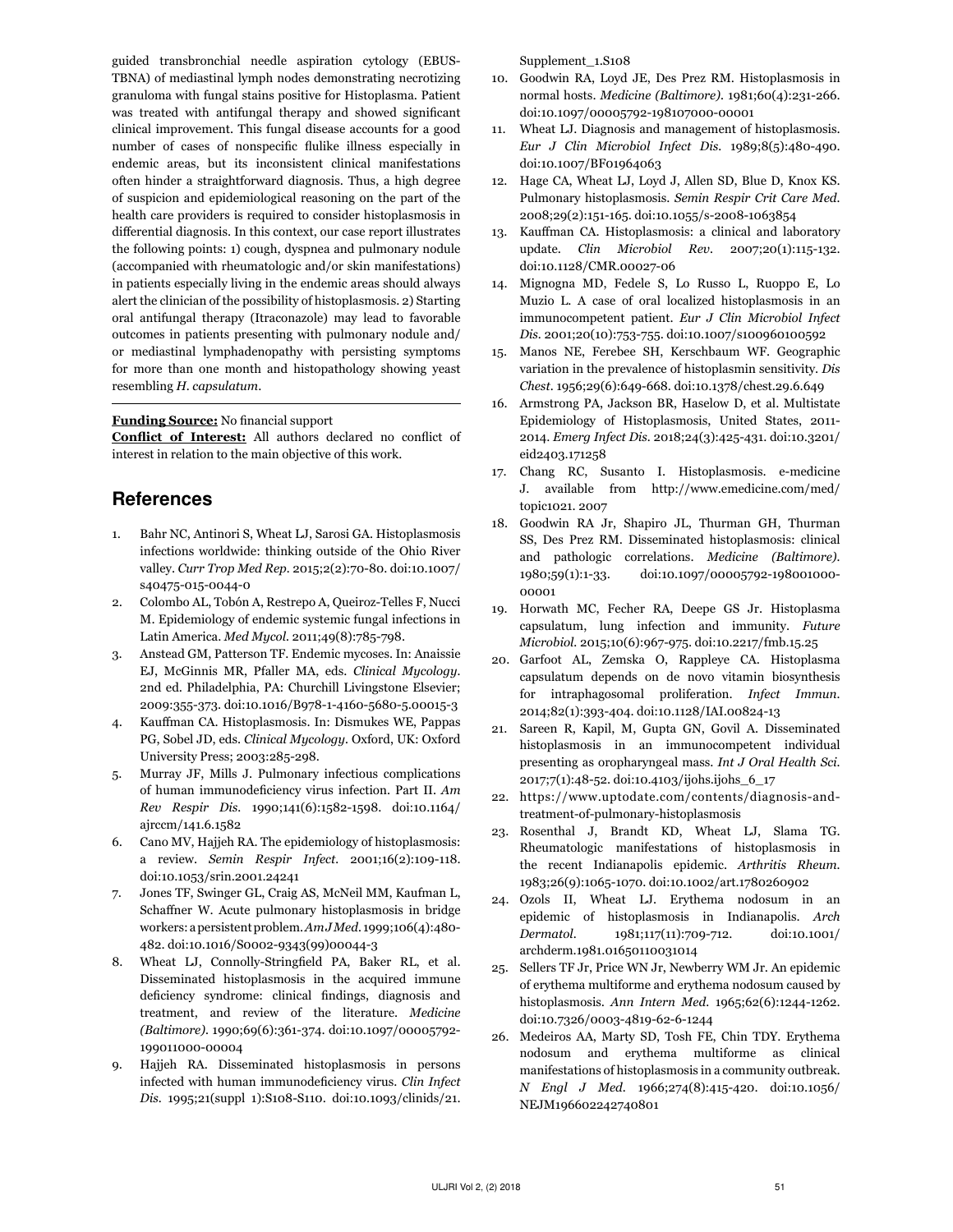- 27. Benedict K, Mody RK. Epidemiology of Histoplasmosis Outbreaks, United States, 1938-2013. *Emerg Infect Dis.*  2016;22(3):370-378. doi:10.3201/eid2203.151117
- 28. Kataria YP, Campbell PB, Burlingham BT. Acute pulmonary histoplasmosis presenting as adult respiratory distress syndrome: effect of therapy on clinical and laboratory features. *South Med J.* 1981;74(5):534-537, 542. doi:10.1097/00007611-198105000-00007
- 29. Wynne JW, Olsen GN. Acute histoplasmosis presenting as the adult respiratory distress syndrome. *Chest.*  1974;66(2):158-161. doi:10.1378/chest.66.2.158
- 30. Wheat LJ, Kauffman CA. Histoplasmosis. *Infect Dis Clin North Am.* 2003;17(1):1-19, vii. doi:10.1016/S0891- 5520(02)00039-9
- 31. Wheat LJ, Conces D, Allen SD, Blue-Hnidy D, Loyd J. Pulmonary histoplasmosis syndromes: recognition, diagnosis, and management. *Semin Respir Crit Care Med.*  2004;25(2):129-144. doi:10.1055/s-2004-824898
- 32. Gustafson TL, Kaufman L, Weeks R, et al. Outbreak of acute pulmonary histoplasmosis in members of a wagon train. *Am J Med.* 1981;71(5):759-765. doi:10.1016/0002- 9343(81)90361-2
- 33. Ward JI, Weeks M, Allen D, et al. Acute histoplasmosis: clinical, epidemiologic and serologic findings of an outbreak associated with exposure to a fallen tree. *Am J Med.*  1979;66(4):587-595. doi:10.1016/0002-9343(79)91168-9
- 34. Paya CV, Roberts GD, Cockerill FR III. Transient fungemia in acute pulmonary histoplasmosis: detection by new blood-culturing techniques. *J Infect Dis.* 1987;156(2):313- 315. doi:10.1093/infdis/156.2.313
- 35. Rubin H, Furcolow ML, Yates JL, Brasher CA. The course and prognosis of histoplasmosis. *Am J Med.*  1959;27(2):278-288. doi:10.1016/0002-9343(59)90347-X
- 36. Garrett HE Jr, Roper CL. Surgical intervention in histoplasmosis. Ann Thorac Surg. 1986;42(6):711-722. doi:10.1016/S0003-4975(10)64619-X
- 37. Coss KC, Wheat LJ, Conces DJ Jr, Brashear RE, Hull MT. Esophageal fistula complicating mediastinal histoplasmosis. Response to amphotericin B. *Am J Med.*  1987;83(2):343-346. doi:10.1016/0002-9343(87)90709-1
- 38. Rabinowitz JG, Prater W, Silver J, Phillips JC, Wieder S. Mediastinal histoplasmosis. *Mt Sinai J Med.*  1980;47(4):356-363.
- 39. Schowengerdt CG, Suyemoto R, Main FB. Granulomatous and fibrous mediastinitis. A review and analysis of 180 cases. *J Thorac Cardiovasc Surg.* 1969;57(3):365-379.
- 40. Savides TJ, Gress FG, Wheat LJ, Ikenberry S, Hawes RH. Dysphagia due to mediastinal granulomas: diagnosis with endoscopic ultrasonography. *Gastroenterology.*  1995;109(2):366-373. doi:10.1016/0016-5085(95)90322- 4
- 41. Sakulksy SB, Harrison EG, Dines DE, et al. Mediastinal granuloma. J Thorac Cardiovasc Surg. 1967;54:280.
- 42. Freifeld AG, Iwen PC, Lesiak BL, Gilroy RK, Stevens RB, Kalil AC. Histoplasmosis in solid organ transplant recipients at a large Midwestern university transplant center. *Transpl Infect Dis.* 2005;7(3-4):109-115. doi:10.1111/j.1467-8365.2005.00105.x
- 43. Johnson PC, Khardori N, Najjar AF, Butt F, Mansell PWA, Sarosi GA. Progressive disseminated histoplasmosis in patients with acquired immunodeficiency syndrome. *Am J Med.* 1988;85(2):152-158. doi:10.1016/S0002- 9343(88)80334-6
- 44. Kauffman CA, Israel KS, Smith JW, White AC, Schwarz J, Brooks GF. Histoplasmosis in immunosuppressed patients. *Am J Med.* 1978;64(6):923-932. doi:10.1016/0002- 9343(78)90445-X
- 45. Wheat LJ, Smith EJ, Sathapatayavongs B, et al. Histoplasmosis in renal allograft recipients. Two large urban outbreaks. *Arch Intern Med.* 1983;143(4):703-707. doi:10.1001/archinte.1983.00350040093012
- 46. Wheat LJ, Slama TG, Norton JA, et al. Risk factors for disseminated or fatal histoplasmosis. Analysis of a large urban outbreak. *Ann Intern Med.* 1982;96(2):159-163. doi:10.7326/0003-4819-96-2-159
- 47. Mishra DP, Ramamurthy S, Behera SK. Histoplasmosis presenting as isolated cervical lymphadenopathy: A rare presentation. *J Cytol.* 2015;32(3):188-190. doi:10.4103/0970-9371.168855
- 48. Tewari R, Wheat LJ, Ajello L. Agents of histoplasmosis. In: Ajello L, Hay RJ, eds. *Medical Mycology, Topley & Wilson's Microbiology and Microbial Infections.* New York, NY: Arnold and Oxoford University Press; 1998:373- 407.
- 49. Thornberry DK, Wheat LJ, Brandt KD, Rosenthal J. Histoplasmosis presenting with joint pain and hilar adenopathy. "Pseudosarcoidosis". *Arthritis Rheum.*  1982;25(12):1396-1402. doi:10.1002/art.1780251202
- 50. Wheat LJ, French MLV, Wass JL. Sarcoidlike manifestations of histoplasmosis. *Arch Intern Med.* 1989;149(11):2421- 2426. doi:10.1001/archinte.1989.00390110027007
- 51. Sharma S, Kumari N, Ghosh P, Aggarwal A. Disseminated histoplasmosis in an immunocompetent individual--a case report. *Indian J Pathol Microbiol.* 2005;48(2):204-206.
- 52. Hage CA, Ribes JA, Wengenack NL, et al. A multicenter evaluation of tests for diagnosis of histoplasmosis. Clin Infect Dis. 2011;53(5):448-454. doi:10.1093/cid/cir435
- 53. Wheat LJ. Improvements in diagnosis of histoplasmosis. *Expert Opin Biol Ther.* 2006;6(11):1207-1221. doi:10.1517/14712598.6.11.1207
- 54. Swartzentruber S, Rhodes L, Kurkjian K, et al. Diagnosis of acute pulmonary histoplasmosis by antigen detection. *Clin Infect Dis.* 2009;49(12):1878-1882. doi:10.1086/648421
- 55. Wheat J, Wheat H, Connolly P, et al. Cross-reactivity in Histoplasma capsulatum variety capsulatum antigen assays of urine samples from patients with endemic mycoses. *Clin Infect Dis.* 1997;24(6):1169-1171. doi:10.1086/513647
- 56. Garner JA, Kernodle D. False-positive Histoplasma antigen test in a patient with pulmonary blastomycosis. Clin. Infect. Dis. 21:1054. 41. Gaynes, R. P., P. Gardner, and W. Causey. 1981. Prosthetic value endocarditis caused by Histoplasma capsulatum. *Arch Intern Med.* 1995;141:1533-1537.
- 57. Odabasi Z, Mattiuzzi G, Estey E, et al. Beta-D-glucan as a diagnostic adjunct for invasive fungal infections: validation, cutoff development, and performance in patients with acute myelogenous leukemia and myelodysplastic syndrome. Clin Infect Dis. 2004;39(2):199-205. doi:10.1086/421944
- 58. Ostrosky-Zeichner L, Alexander BD, Kett DH, et al. Multicenter clinical evaluation of the (1-->3) beta-D-glucan assay as an aid to diagnosis of fungal infections in humans. *Clin Infect Dis.* 2005;41(5):654-659. doi:10.1086/432470
- 59. Pickering JW, Sant HW, Bowles CAP, Roberts WL, Woods GL. Evaluation of a (1->3)-beta-D-glucan assay for diagnosis of invasive fungal infections. *J Clin Microbiol.*  2005;43(12):5957-5962. doi:10.1128/JCM.43.12.5957- 5962.2005